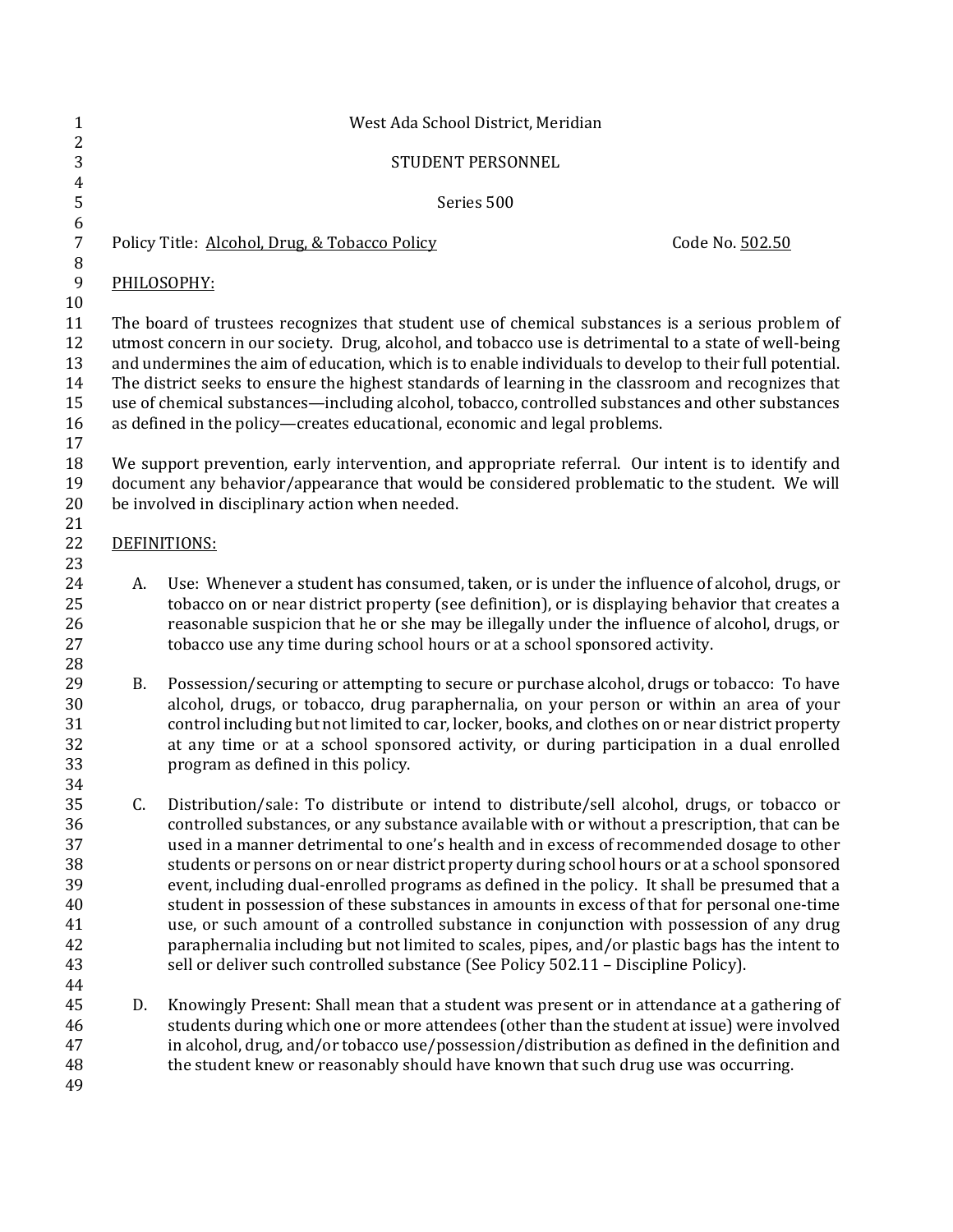50 E. Controlled Substance: Include, but are not limited to, opiates, opium derivatives, 51 hallucinogenic substances, including cocaine, spice, cannabis and synthetic equivalents of the 52 substances contained in the plant, any material, compound, mixture or preparation with 53 substances having a depressant effect on the central nervous system, and stimulants.

54 

67 

76 

85 

- 55 F. Alcohol, Drug, and Tobacco: Includes any alcohol or malt beverage, any tobacco product, any 56 controlled substance, any illegal substance, any abused substance, any substance which is 57 intended to alter mood, and any medication not prescribed by a physician for the student in 58 bossession of the medication. Also included are substances that can be obtained without a 59 **prescription that, when used improperly** or outside the recommended guidelines, can be 60 detrimental to one's health. This may include, but is not limited to inhalants, over-the-61 counter cold medication, e-cigarettes and other nicotine delivery devices, or performance 62 enhancing substances. Junior and Senior students (only) may carry and self-administer one 63 day's dose of over-the-counter (OTC) medication for routine medical conditions with written 64 **parental consent.** Medication must be in original packaging or container. The required OTC 65 medication form and procedure are available at the nurse's office or on-line. Students who 66 fail to adhere to this procedure may be in violation of district drug policy.
- 68 G. Student Assistance Team: A team whose purpose is to intervene with students who are 69 having behavioral/substance abuse problems. The team is comprised of the administrators, 70 counselors, and the school nurse. Optional members may include teachers, school 71 **psychologist, and the School Resource Officer.** 72
- 73 H. Intervention: The process by which designated members of the Student Assistance Team  $74$  share information and concerns about a student with his/her parent(s) or guardian(s) and 75 make recommendations for assistance.
- 77 I. Activities: Any school-sponsored event that takes place outside of the regular school day such 78 as a school dance and/or an activity through which a school letter may be earned, i.e. all 79 sports, band, choir, dance team, debate, drama, school clubs, sports, etc. Students who come 80 under the disciplinary procedures for alcohol, drugs or tobacco are limited in practice time 81 or participation in school activities outside of the regular class day according to grade level, 82 category and number of offenses. If the event to be missed is counted as part of the academic 83 state, (band, choir, and debate) the student will be given an alternative activity to earn the 84 grade.
- 86 J. Under the influence: Any student judged to be under the influence of alcohol or other 87 controlled substance (as defined above) will be subject to an evaluation by a trained 88 intervention counselor, the school nurse, administrator or designee. Upon completion of the 89 school's evaluation, the building designee may choose to initiate procedures to seek 90 evaluation by a Drug Recognition Expert or other law enforcement personnel. The law 91 enforcement evaluation may result in the transfer of school custodial responsibility to that of 92 law enforcement in accordance with Section 20-516, Idaho Code. Any student judged to be 93 under the influence, regardless of any previous voluntary disclosure, will be deemed to be in 94 violation of Section 37-2732, Idaho Code. 95
- 96 K. Voluntary Disclosure: A student who voluntarily discloses use of alcohol, drugs, or tobacco 97 and/or other controlled substances (as defined above) during group or individual counseling 98 sessions at the school or in school associated programs will not be subject to administrative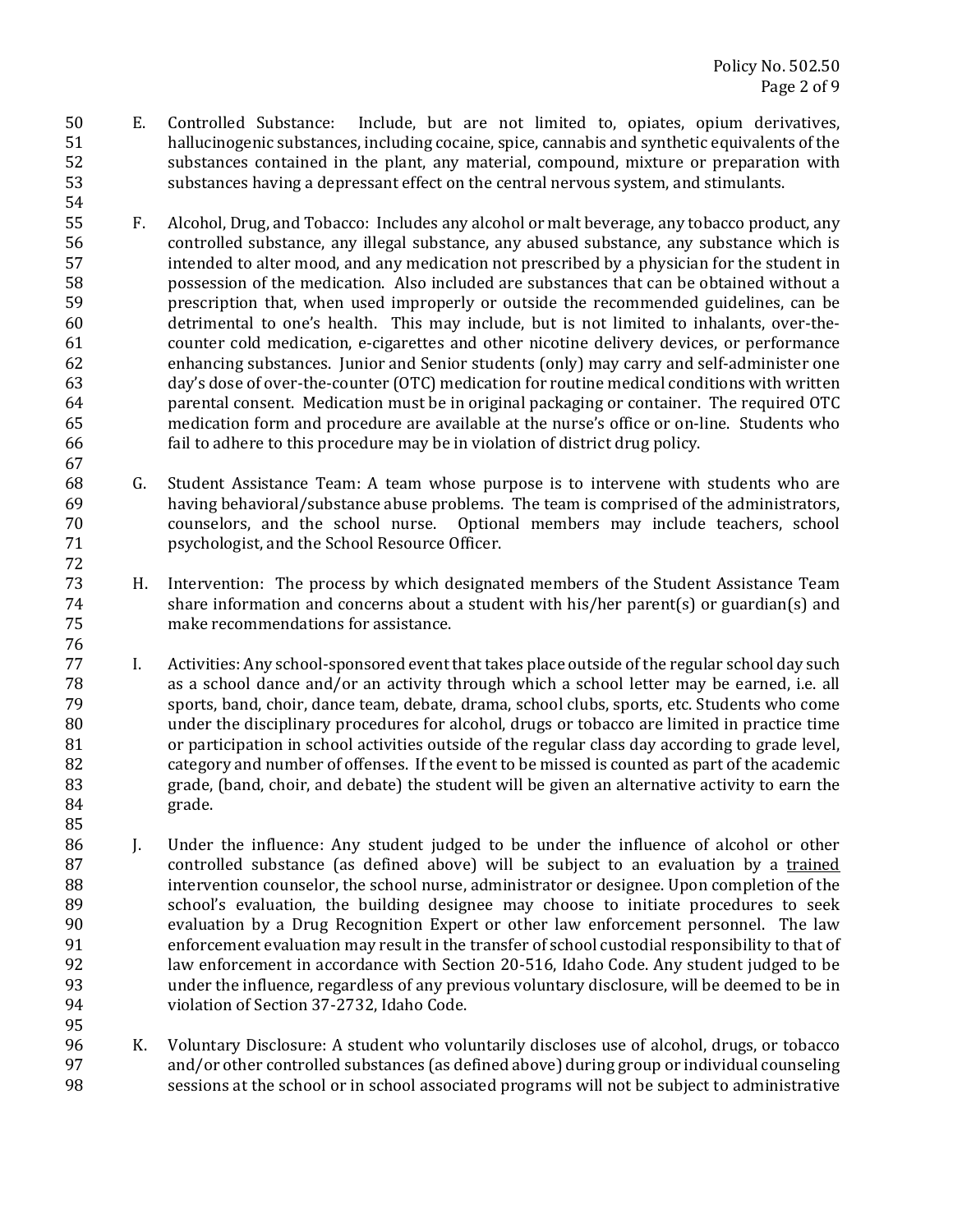99 or law enforcement procedures unless the student is in violation of school policy at the time 100 of the disclosure. 101 

- 102 L. Assessment: The process which includes an objective assessment tool which gathers data 103 relevant to major life areas to determine if a substance abuse problem exists and to what 104 extent. Assessments are given by professional, certified evaluators who are independent of 105 West Ada School District and are free of charge to students who are in violation of policy 106 502.50 and are enrolled in the district.
- 108 M. Counseling Services: In an effort to maintain communication and to abide by section 33-210, 109 Idaho Code, group facilitators who receive disclosure of continued student substance use will 110 be obligated to notify parents/guardians. This sharing of information with parents serves to 111 **include** parents in the drug and alcohol group counseling process. The student must 112 complete a drug and alcohol assessment prior to inclusion in drug and alcohol group services. 113 The assessment defines levels of use and should be considered the baseline requirement for 114 **an** appropriate recovery plan. Students and/or parents/guardians wishing to schedule an 115 assessment are encouraged to contact their building counselor or drug prevention specialist.
- 117 N. District property/dual-enrolled programs: Includes all buildings, facilities, and property 118 owned or leased by, West Ada School District. This also includes school buses, other school 119 vehicles, and the location of any school sponsored activity or function including dual-120 enrollment settings, that include but are not limited to: Renaissance High School, Meridian 121 Professional Technical Center, Meridian Night School, Treasure Valley Math and Science, and 122 the Dehryl Dennis Center.

# 124 **ALCOHOL, DRUG, & TOBACCO PROCEDURES**

#### 126 **KINDERGARTEN** - FIFTH GRADE 127

107 

116 

123 

125 

129 

138 

140 

128 A. **USE OR POSSESSION: FIRST OFFENSE** while in attendance at the elementary level:

130 Law enforcement (SRO) will be contacted immediately upon verification of the violation. 131 Parents will be notified and asked to make arrangements to have the student sent home for 132 the remainder of the day. If unable to go home, student will be placed in detention for the 133 remainder of the day. The student will then receive in-school suspension for the following 134 three (3) days. During those three days, the student will be required to do an assignment on 135 alcohol, drugs and tobacco either audio/visual or written (to be determined by the principal 136 or counselor). The written assignment will be on the effects of alcohol, drugs, and tobacco on 137 **a** child's life. The assignment should include physical and emotional effects.

- 139 Students will also be required to talk with the School Resource Officer.
- 141 The principal, counselor, and/or building team will schedule a parent conference within a 142 week of the offense to assess an appropriate plan and follow-up for the student. If deemed 143 hecessary, the student will be referred to a drug and alcohol assessment provided by a State 144 **approved** alcohol/drug agency in the community and conducted by a certified 145 alcoholism/drug abuse counselor, at the family's expense, and follow the recommendations 146 **thereof.** A release of information to the school district is required.
- 147 148 B. **USE OR POSSESSION: SECOND OFFENSE** while in attendance at the elementary level: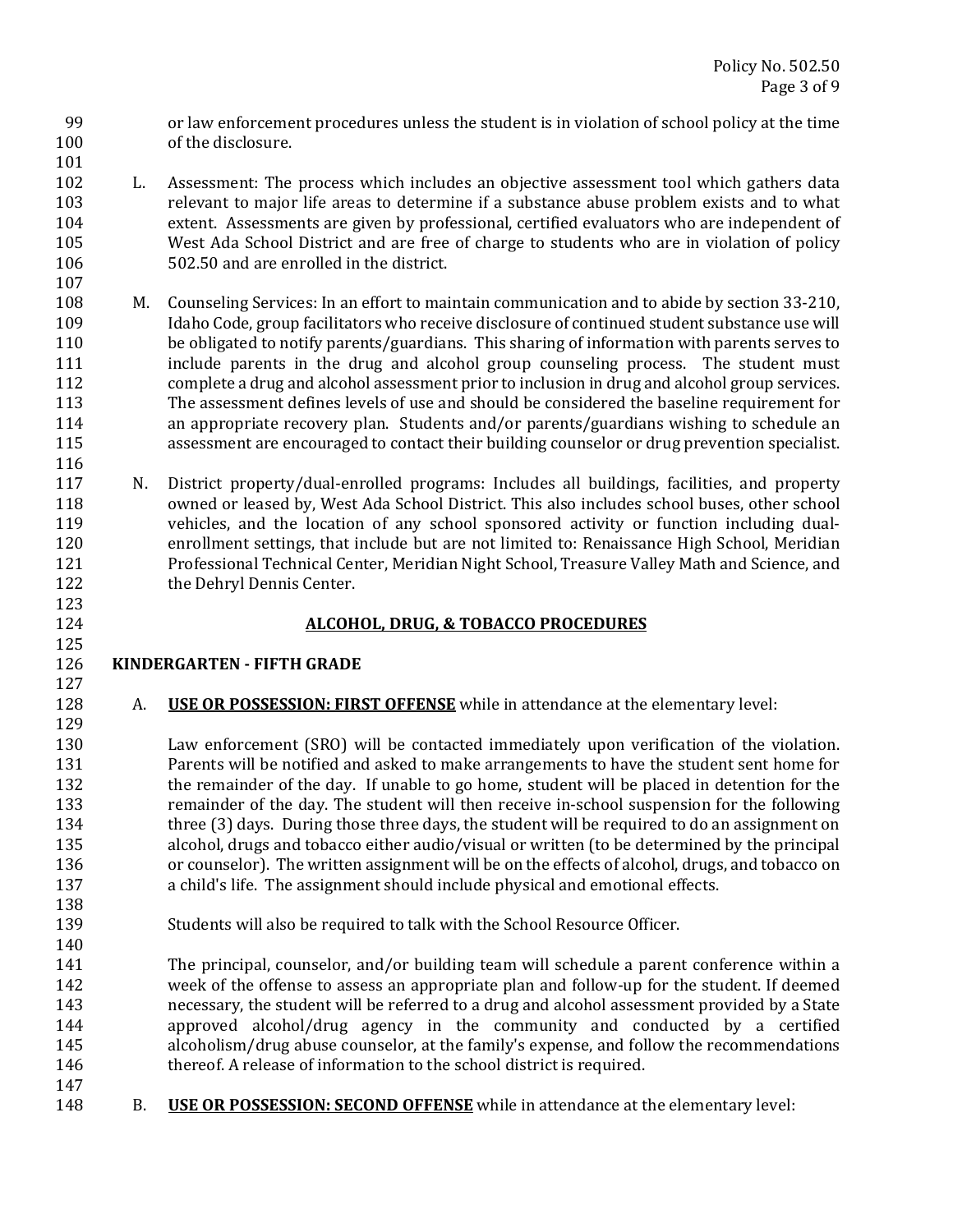150 Parents or guardians and law enforcement will be contacted immediately upon verification 151 of the violation. Student will be suspended from school for five school days. Suspension may 152 be reduced to three (3) school days if student and parents agree to a drug and alcohol 153 assessment provided by a state approved alcohol/drug agency in the community and 154 conducted by a certified alcoholism/drug abuse counselor, at the family's expense, and follow 155 **the recommendations thereof.** A release of information to the school district is required.

156 

158 

164 

167 

178 

183 

185 

149 

157 Upon return to school, the student will be required to:

- 159 1. Attend small group and/or individual counseling to be assigned by school counselor.
- 160 2. Perform five hours of service work for teachers, principal, or building maintenance to 161 be assigned and monitored by building administrator or designee. Conference once a 162 week with mentor assigned by building administrator or designee for at least one 163 semester following offense.
- **165** C. **USE OR POSSESSION: THIRD OFFENSE** or additional offenses while in attendance at 166 elementary level:

168 Parents or guardians and law enforcement will be contacted immediately upon verification 169 of the violation. Student will be considered for expulsion from school for the remainder of 170 semester with a minimum expulsion of two (2) weeks (in compliance with Idaho Code 33-171 205). Upon return to school, the student must: 1) attend small group and/or individual 172 counseling with school counselor or psychologist for at least six (6) months following offense; 173 2) keep weekly appointments with mentor assigned by principal or building team for a 174 minimum of six (6) months following offense; 3) present proof that a drug and alcohol 175 assessment provided by the State approved alcohol/drug agency in the community has been 176 completed and that the recommendations of the certified drug abuse/alcoholism counselor 177 have been followed, at the family's expense.

179 D. **DISTRIBUTION/SALE:** Any student found to be distributing and/or selling alcohol, drugs, 180 tobacco, and/or other controlled substances (as defined above) may be referred to the 181 **District Attendance and Discipline Committee for consideration of expulsion.** Law 182 enforcement will be notified immediately (see Policy 502.11 – Discipline Policy).

# 184 **ALCOHOL, DRUG AND TOBACCO PROCEDURES**

**186 SIXTH - TWELFTH GRADE** 

#### 187 188 **USE OR POSSESSION – FIRST OFFENSE**

189 

190 Law enforcement (SRO) will be contacted immediately upon verification of the violation. The 191 principal or his/her designee will notify a parent or guardian of an interview or detainment of a 192 minor student by law enforcement officials. The student will be considered for expulsion for the 193 remainder of the semester, or if a minimum of twenty (20) schools days remain in the present 194 semester, the student may be considered for expulsion for the next semester, OR the student and the 195 parent/guardian may complete the following requirements within 60 days of the offense. 196 

- 197 FIRST OFFENSE: ALCOHOL/DRUG (USE/POSSESSION)
- 198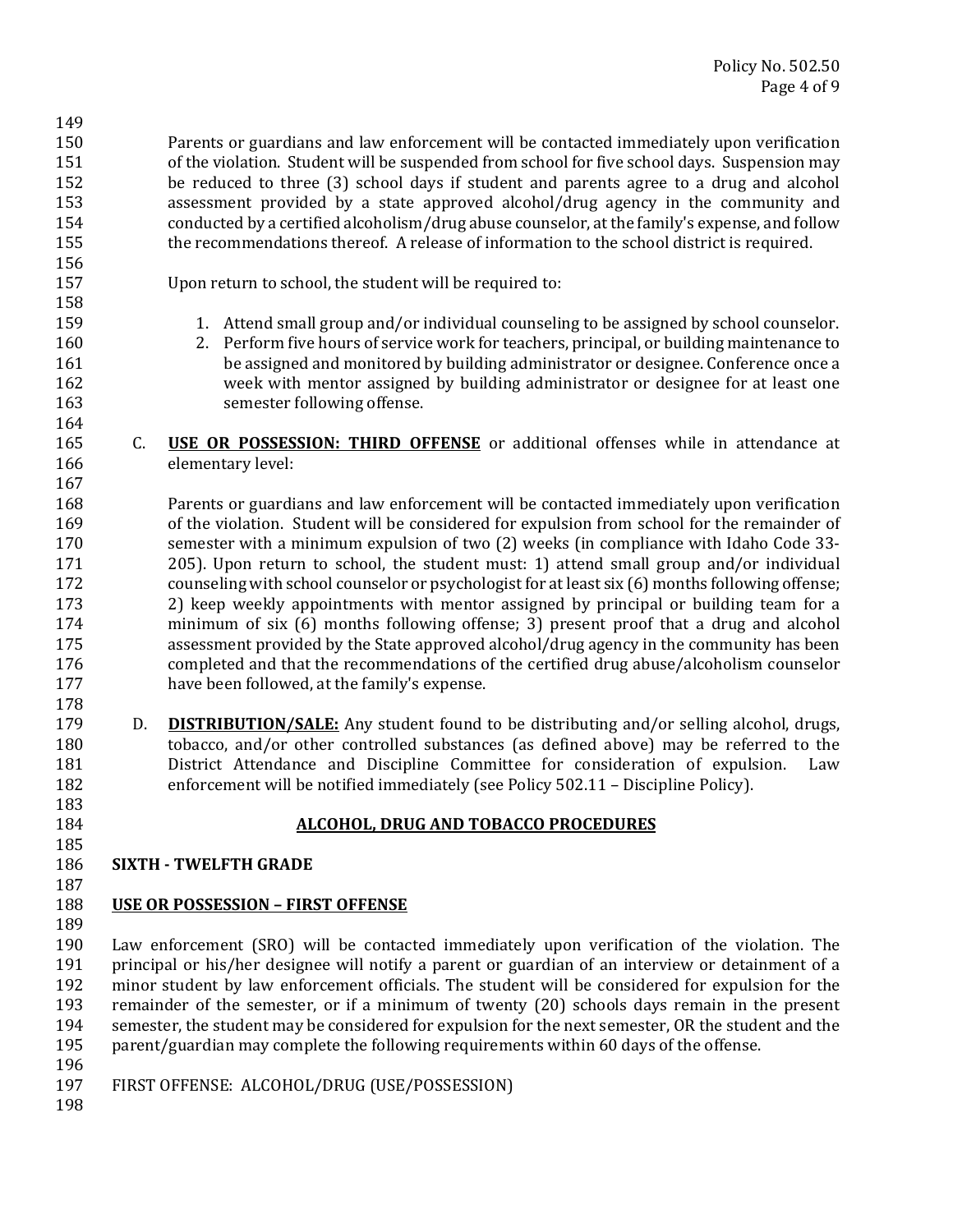- 199 A. The student will receive suspension for the next five (5) school days.
- 200 B. From the date of school notification, the student will be ineligible for participation in all 201 school activities for a period of twenty-one (21) days. After the first seven (7) days, the 202 student will be allowed to attend practices, but not participate in the activity itself.
- 203 C. The student will receive a drug and alcohol assessment conducted by a certified 204 alcoholism/drug abuse counselor made available during school hours and follow the 205 recommendations thereof. A release of information to the school district is required.
- 206 D. The student and parent(s) will attend three  $(3)$  consecutive Parent Information classes.
- 207 E. The student will be required to attend an eight (8) session Insight class.
- 208 F. Student must comply with a Drug Prevention Behavior Contract.

#### 210 FIRST OFFENSE: TOBACCO (USE/POSSESSION)

- 212 A. The student will be suspended for five (5) school days.
- 213 B. The student will be ineligible for participation in all school activities for a period of twenty-214 one (21) days. After the first seven (7) days, the student will be allowed to attend practices, 215 but not participate in the activity itself.
- 216 C. The student will be required to attend a Tobacco Education class during four (4) consecutive 217 **after-school or evening sessions.** Parent/guardian is required to attend the first class.
- 218 D. Student must also comply with a Drug Prevention Behavior Contract.

#### 220 **DISTRIBUTION OR SALE – FIRST OFFENSE**

221 

219 

209 

211 

222 Any student found to be distributing or selling, or intending to distribute or sell, alcohol or other 223 controlled substance (as defined above) will be suspended for 5 school days pending consideration 224 for expulsion for one semester by the District Attendance and Discipline Committee. Law 225 enforcement (SRO) will be contacted immediately upon verification of the violation. The principal or 226 his/her designee will notify a parent or guardian of an interview or detainment of a minor student 227 by law enforcement officials (see Policy  $502.11$  – Discipline Policy). Note: If student is not 228 recommended for expulsion, the student will still be ineligible for participation in all school activities 229 for a period of twenty-one  $(21)$  days. After the first seven  $(7)$  days, the student will be allowed to 230 attend practices, but not participate in the activity itself. Upon return, all of the following 231 requirements must be completed within 60 days:

232 

234 

# 233 **FIRST OFFENSE: ALCOHOL/DRUG (DISTRIBUTION/SALE)**

- 235 A. The student will receive a drug and alcohol assessment conducted by a certified 236 alcoholism/drug abuse counselor made available during school hours and follow the 237 recommendations thereof. A release of information to the school district is required.
- 238 B. The student and parent(s)/guardian(s) will attend three (3) consecutive Parent Information 239 classes
- 240  $\therefore$  C. The student will be required to attend an eight (8) session Insight class.
- 241 D. Student must comply with a Drug Prevention Behavior Contract.
- 242

244 

# 243 **FIRST OFFENSE: TOBACCO (DISTRIBUTION/SALE)**

245 Law enforcement (SRO) will be contacted immediately upon verification of the violation. The 246 principal or his/her designee will notify a parent or guardian of an interview or detainment of a 247 minor student by law enforcement officials. The student will receive in-school suspension for the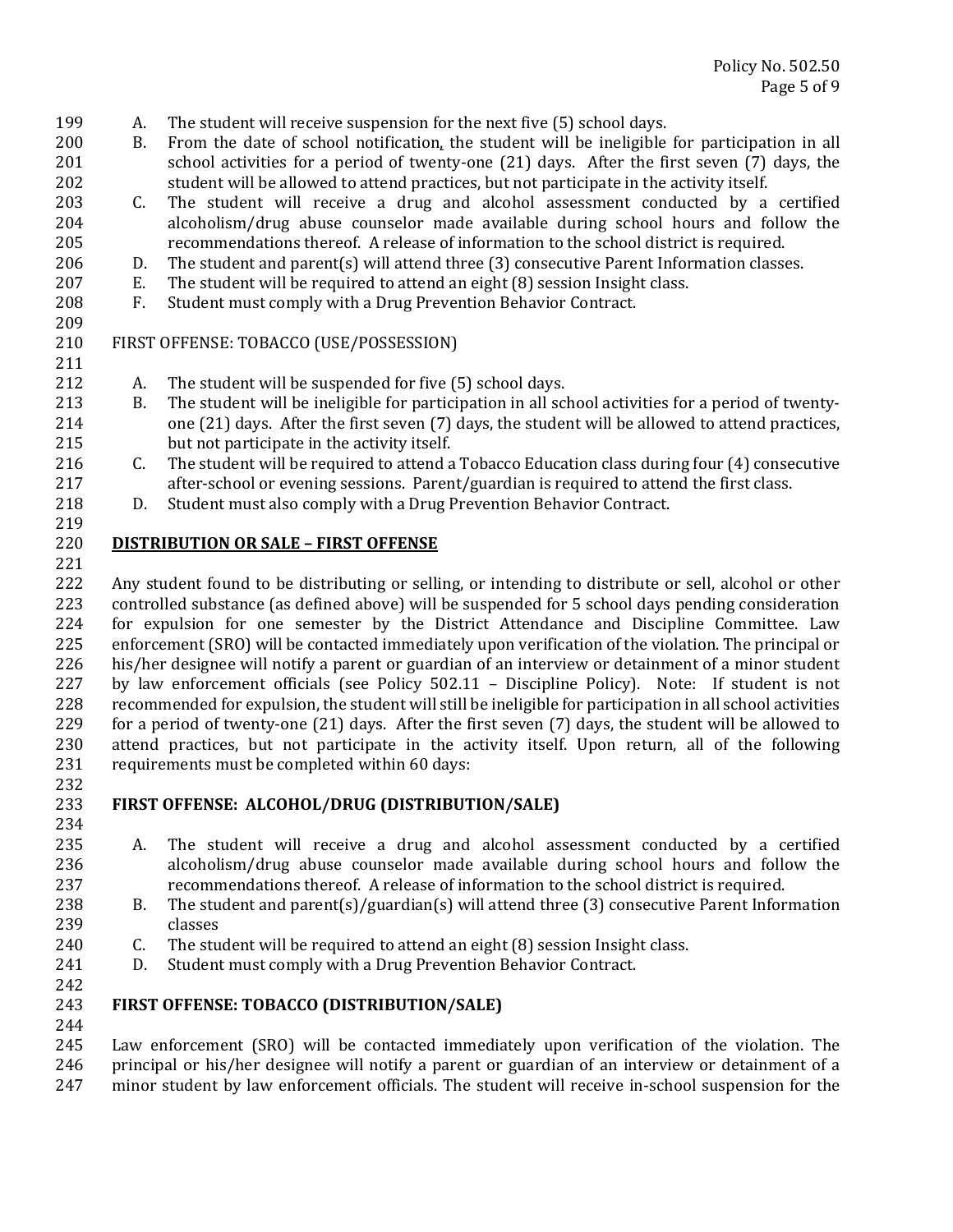248 remainder of the school day. The student will be considered for expulsion for one semester or may 249 complete the following requirements:

250 

258 

260 

266 

268 

- 251 A. Suspension for five (5) school days.
- 252 B. The student will be ineligible for participation in all school activities for a period of twenty-253 one (21) days. After the first seven (7) days, the student will be allowed to attend practices, 254 but not participate in the activity itself.
- 255 C. The student will be required to attend a Tobacco Education class during four (4) consecutive 256 after-school or evening sessions. Parent is required to attend the first class.
- 257 D. Student must comply with a Drug Prevention Behavior Contract.

### 259 **USE OR POSSESSION ‐ SECOND OFFENSE**

261 Law enforcement (SRO) will be contacted immediately upon verification of the violation. The 262 principal or his/her designee will notify a parent or guardian of an interview or detainment of a 263 minor student by law enforcement officials. The student will be suspended for five (5) school days 264 pending consideration for expulsion from school for two (2) semesters. Upon return, the student 265 must complete all of the following requirements within 60 days:

### 267 SECOND OFFENSE: ALCOHOL/DRUG (USE/POSSESSION)

- 269 A. The student will receive a drug and alcohol assessment conducted by a certified 270 alcoholism/drug abuse counselor made available during school hours and follow the 271 recommendations thereof. A release of information to the school district is required.
- 272 B. The student and parent(s)/guardian(s) will attend three (3) consecutive Parent Information 273 classes.
- $274$  C. The student will be required to attend an eight  $(8)$  session Insight class.
- 275 D. Student must comply with a Drug Prevention Behavior Contract.
- 276

278 

277 SECOND OFFENSE: TOBACCO (USE/POSSESSION):

- 279 Law enforcement (SRO) will be contacted immediately upon verification of the violation. The 280 principal or his/her designee will notify a parent or guardian of an interview or detainment of a 281 minor student by law enforcement officials. The student will receive in-school suspension for the 282 remainder of the school day and will be considered for expulsion for one semester unless all of the 283 following requirements are completed within 60 days:
- 284 285 A. Suspension for five (5) school days.
- 286 B. The student will be ineligible for participation in all school activities for a period of twenty-287 one (21) days. After the first seven (7) days, the student will be allowed to attend practices, 288 but not participate in the activity.
- 289 C. If appropriate, attend four  $(4)$  Tobacco Education classes, of which the parent(s)/guardian(s) 290 must attend the first class.
- 291 D. The student will receive a drug and alcohol assessment conducted by a certified 292 alcoholism/drug abuse counselor made available during school hours and follow the 293 recommendations thereof. A release of information to the school district is required.
- 294 E. The student and parent(s)/guardian(s) will attend three  $(3)$  consecutive Parent Information 295 classes.
- 296 F. The student will be required to attend an eight (8) session Insight class or appropriate 297 counseling education group.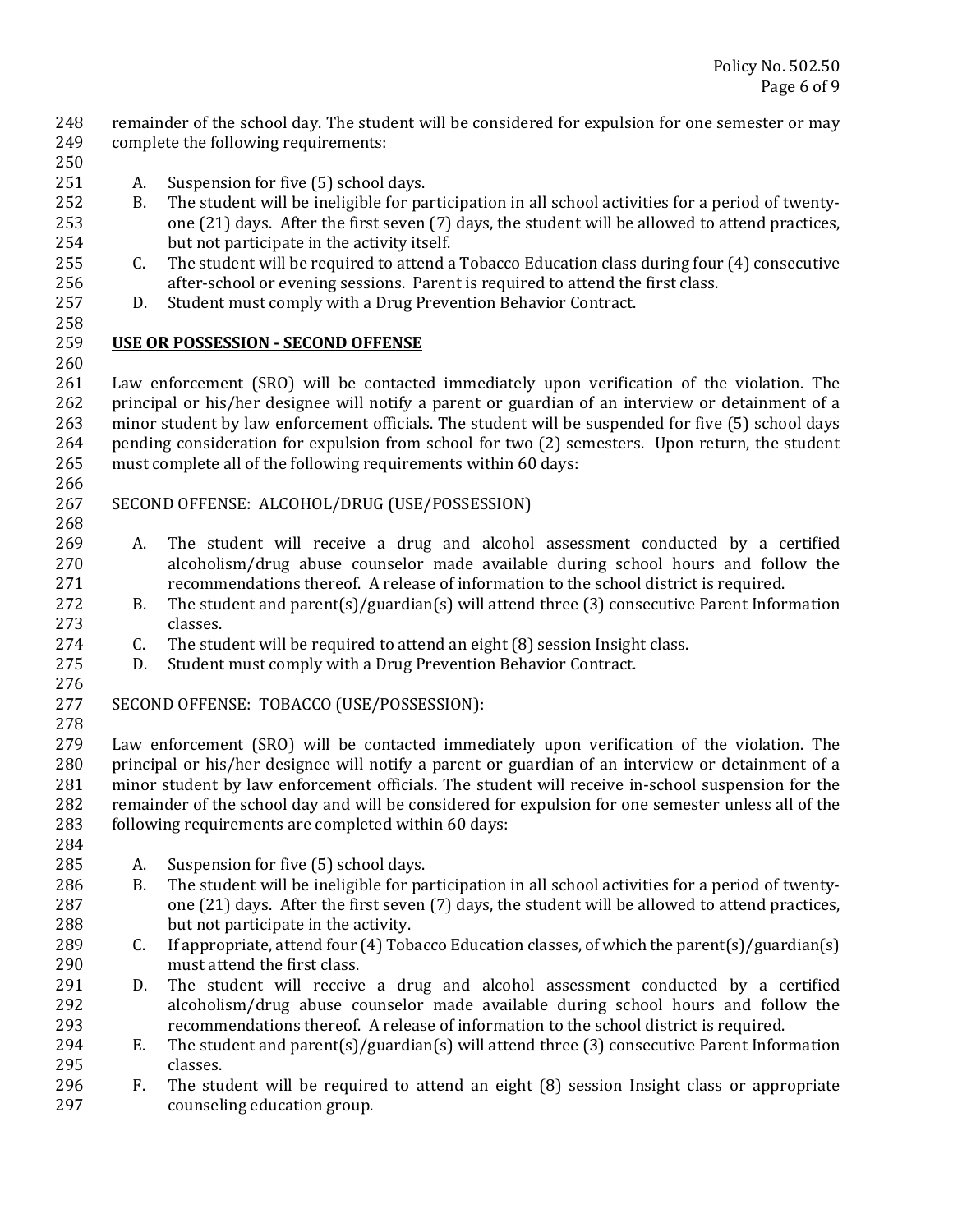- 298 G. Student must comply with a Drug Prevention Behavior Contract.
- 299

301 

303 

300 **DISTRIBUTION OR SALE – SECOND OFFENSE**

302 SECOND OFFENSE: ALCOHOL/DRUG (DISTRIBUTION/SALE)

304 Any student found to be distributing or selling, or intending to distribute or sell, alcohol or other 305 controlled substance (as defined above) will be suspended for 5 school days pending consideration 306 for expulsion for two semesters by the District Attendance and Discipline Committee. Law 307 enforcement (SRO) will be contacted immediately upon verification of the violation. The principal or 308 his/her designee will notify a parent or guardian of an interview or detainment of a minor student 309 by law enforcement officials (see Policy 502.11 – Discipline Policy). Upon return, all of the following 310 requirements must be completed within 60 days:

311 

319 

321 

- 312 A. The student will receive a drug and alcohol assessment conducted by a certified 313 alcoholism/drug abuse counselor made available during school hours and follow the 314 recommendations thereof. A release of information to the school district is required.
- 315 B. The student and parent(s)/guardian(s) will attend three (3) consecutive Parent Information 316 classes
- $317$  C. The student will be required to attend an eight  $(8)$  session Insight class.
- 318 D. Student must comply with a Drug Prevention Behavior Contract.
- 320 SECOND OFFENSE: TOBACCO (DISTRIBUTION/SALE)

322 Any student found to be distributing or selling, or intending to distribute or sell, tobacco will be 323 suspended for five (5) days pending consideration for expulsion for one semester by the District 324 Attendance and Discipline Committee. Law enforcement (SRO) will be contacted immediately upon 325 verification of the violation. The principal or his/her designee will notify a parent or guardian of an 326 interview or detainment of a minor student by law enforcement officials (see Policy 502.11 -327 Discipline Policy). Upon return, all of the following requirements must be completed within 60 days:

- 328
- 329 A. The student will receive a drug and alcohol assessment conducted by a certified 330 alcoholism/drug abuse counselor made available during school hours and follow the 331 recommendations thereof. A release of information to the school district is required
- 332 B. The student and parent(s)/guardian(s) will attend three (3) consecutive Parent Information 333 classes.
- $334$  C. The student will be required to attend an eight  $(8)$  session Insight class.
- 335 D. Student must comply with a Drug Prevention Behavior Contract.
- 336

#### 337 **ALCOHOL/DRUG USE OR POSSESSION – SUBSEQUENT OFFENSE**

338 

339 Law enforcement (SRO) will be contacted immediately upon verification of the violation. The  $340$  principal or his/her designee will notify a parent or guardian of an interview or detainment of a 341 minor student by law enforcement officials. The student will be suspended for five (5) days pending 342 consideration for expulsion for two semesters and, upon return, must comply with a Drug Prevention 343 Behavior Contract.

- 344 345 **TOBACCO USE OR POSSESSION – SUBSEQUENT OFFENSE**
- 346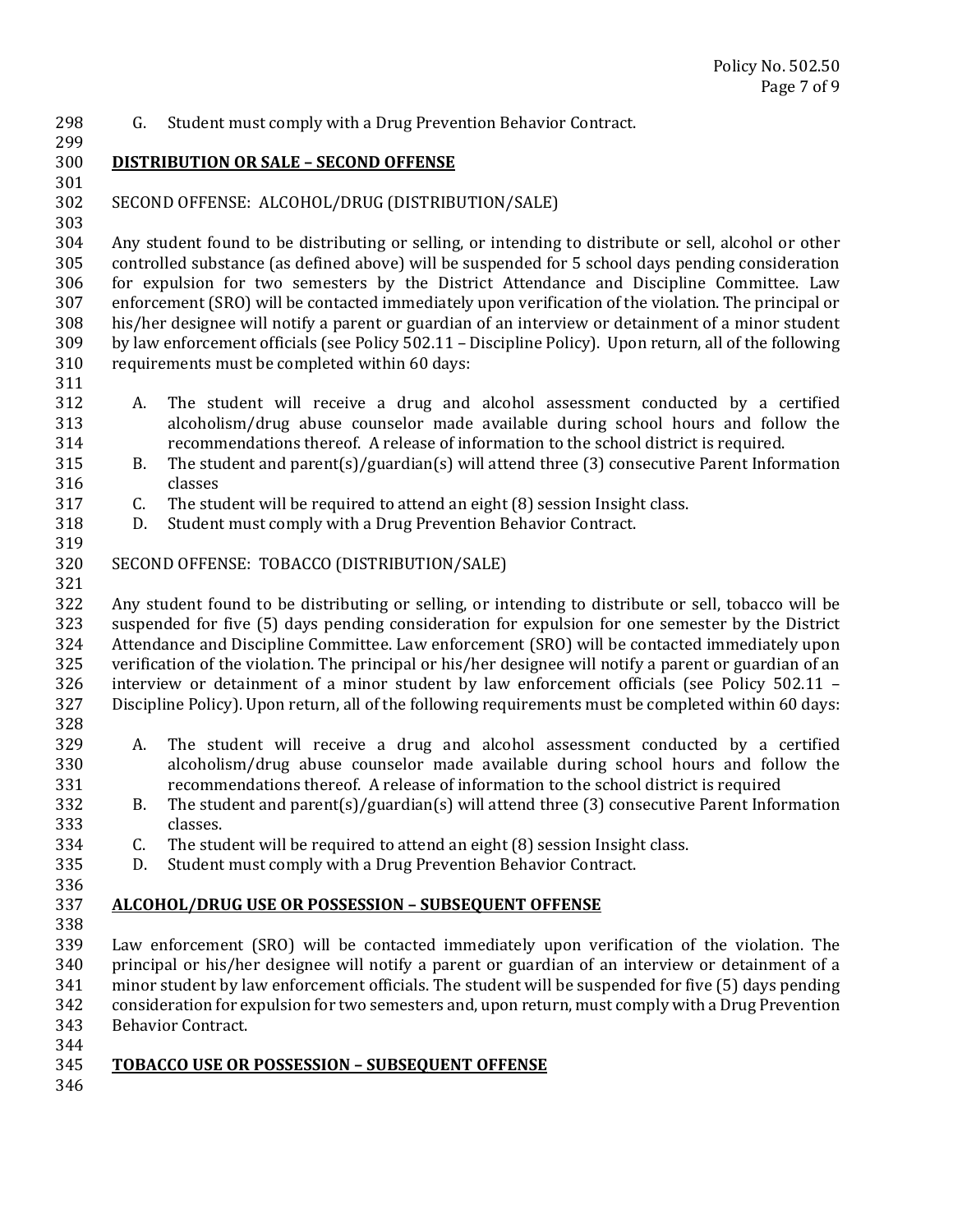347 Law enforcement (SRO) will be contacted immediately upon verification of the violation. The  $348$  principal or his/her designee will notify a parent or guardian of an interview or detainment of a 349 minor student by law enforcement officials. The student will be suspended for five (5) days pending 350 consideration for expulsion for two semesters and, upon return, must comply with a Drug Prevention 351 Behavior Contract.

352 

# 353 **ALCOHOL/DRUG DISTRIBUTION OR SALE: SUBSEQUENT OFFENSE**

354 

355 Law enforcement (SRO) will be contacted immediately upon verification of the violation. The  $356$  principal or his/her designee will notify a parent or guardian of an interview or detainment of a  $357$  minor student by law enforcement officials (see Policy  $502.11$  – Discipline Policy). The student will 358 be suspended for five (5) school days pending consideration for expulsion for two semesters, and, 359 upon return, must comply with a Drug Prevention Behavior Contract.

360 

### 361 **TOBACCO DISTRIBUTION OR SALE: SUBSEQUENT OFFENSE**

362 

363 Law enforcement (SRO) will be contacted immediately upon verification of the violation. The 364 principal or his/her designee will notify a parent or guardian of an interview or detainment of a 365 minor student by law enforcement officials (see Policy 502.11 – Discipline Policy). Student will be 366 suspended for five (5) days pending consideration for expulsion for two semesters, and, upon return, 367 must comply with a Drug Prevention Behavior Contract.

### 369 **STUDENT ACTIVITIES ALCOHOL, DRUG, AND TOBACCO POLICY**

### 371 **SIXTH ‐ TWELFTH GRADE**

# 373 **DISCIPLINARY PROCEDURES**:

374 

368 

370 

372 

375 The use, possession, distribution, or sale of alcohol, drugs, tobacco or other controlled substances 376 any time during all extracurricular activities seasons (from the first to the last day that a team meets 377 with its coach or advisor) is forbidden. If a student is documented or cited by law enforcement for 378 use, possession, or distribution of alcohol, drugs, tobacco or other controlled substances during 379 his/her activity season, the following will occur: 380 

381 A. FIRST OFFENSE:

382 From the date of school notification, the student will be ineligible for participation in all 383 extracurricular activities, for a period of twenty-one  $(21)$  days. After the first seven  $(7)$  days 384 the student will be allowed to practice, but not participate in the activity itself. The student 385 and parent(s)/guardian(s) agree to complete the following:

- 387 1. The student receives a drug and alcohol assessment conducted by a certified 388 alcoholism/drug abuse counselor made available during school hours and follow the 389 recommendations thereof.
- 390 2. The student attends an eight (8) week Insight class.
- $391$  3. The student and parent(s)/guardian(s) attend three (3) consecutive Parent 392 Information classes.

394 Failure to complete the conditions within sixty (60) days will result in an additional twenty-395 one (21) days without practice or participation.

396 

393 

386